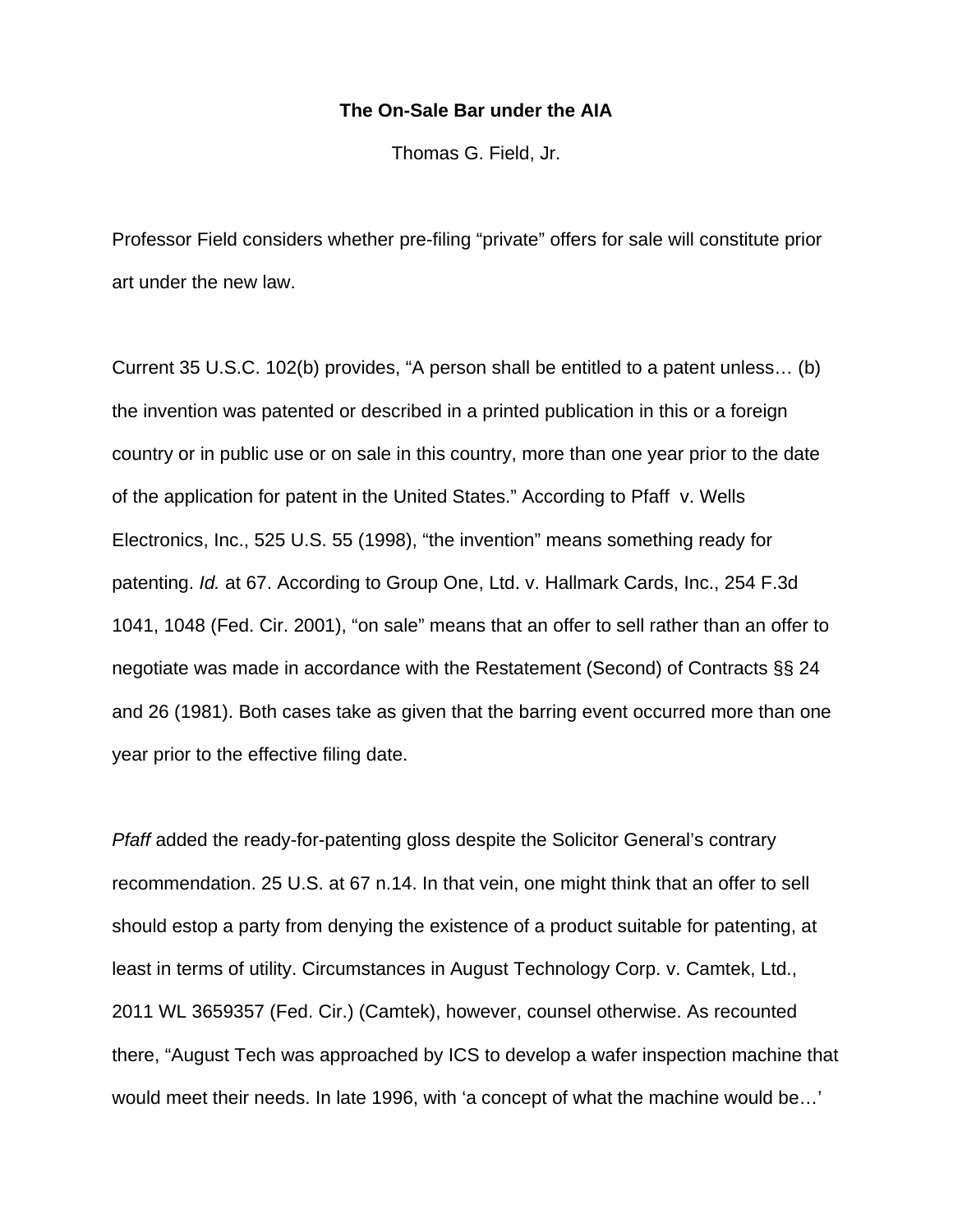ICS agreed to pay 15% of the purchase price on order, 20% on design review, 50% upon acceptance at August Tech's factory, and 15% after acceptance at the ICS's site." *Id.* at \*9 (citations omitted). In such circumstances, nothing should warrant estopping the offeror from denying that an operable invention existed at the time of agreement.

Such cases control patents filed before Mar. 16, 2013, and will be relevant for roughly two decades. Later filed patents will, however, be governed by the on-sale bar set out in the America Invents Act (AIA) § 3(b).

New  $\S$  102(a)(1) says, "A person shall be entitled to a patent unless  $-$  (1) the claimed invention was patented, described in a printed publication, or in public use, on sale, or otherwise available to the public before the effective filing date of the claimed invention." Notably, § 102(a)(1) is not limited to offers made in the United States.

The legislative report accompanying the AIA, states, "New section 102(b) preserves the grace period." H.R. Rep. No. 112–98, Pt. I, 112th Cong. 1st Sess. 73 (2011) (House Report). The substitute grace period does not, however, have the scope of current § 102(b). This will no doubt surprise attorneys who expected the United States to retain its grace period as well as to persist in its long-standing efforts to induce most other nations to adopt something similar.

Although complex, the new section basically provides, "A disclosure made 1 year or less before the effective filing date… shall not be prior art" if, for example, it is made by inventors, those in privity, or those "who obtained the subject matter directly of indirectly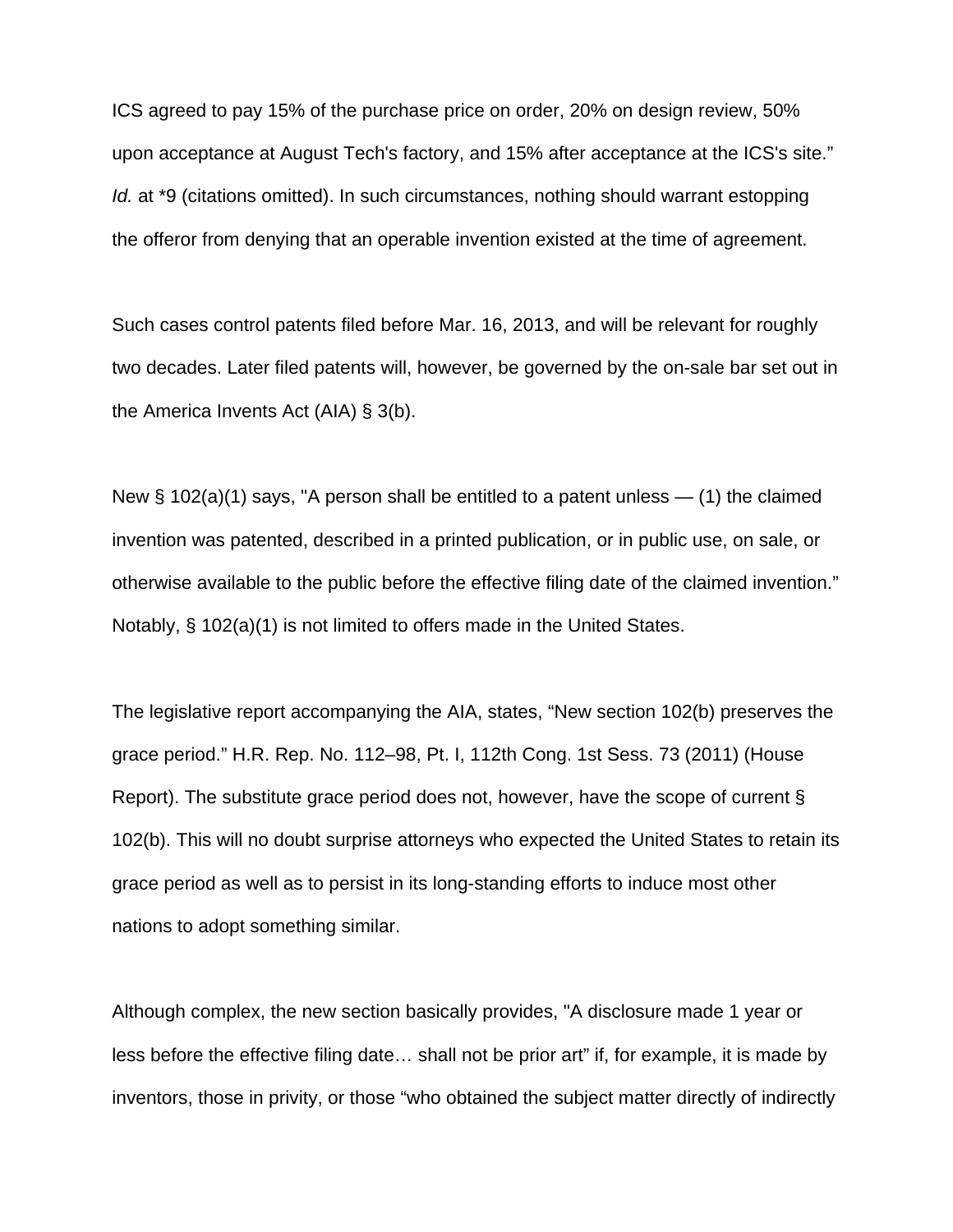from" them. Sec. 102(b)(1)(B). A transfer to third parties of goods susceptible of reverse engineering would surely be an exempted disclosure. But it would be difficult to regard the act of merely putting goods on sale as disclosure.

In assessing changes in § 102, first, consider *Pfaff's* holding that barring offers can be made only for inventions that are ready for patenting. Reinforced by the *Camtek* example, that requirement should survive.

Next, consider the significance of "otherwise available to the public." The House Report, at 43, says only, "the phrase 'available to the public' is added to clarify the broad scope of relevant prior art, as well as to emphasize the fact that it must be publicly accessible." Despite the Report's failure to mention "otherwise," courts might read the phrase to modify "on sale," and that may have been intended. If so, however, why does § 102(a)(1) reference only *public uses*? Why doesn't it say, for example, "on sale to the public" instead of merely "on sale"? Answers are far from clear. Given ambiguity in the statute, courts might turn to the report quoted above, but it seems no more enlightening.

Resolution of the issue will make a difference in many, if not most, cases concerning on-sale bars. To see how, compare the transactions in *Pfaff* and *Group One* with those in Linear Technology Corp. v. Micrel, Inc, 275 F.3d 1040 (Fed. Cir. 2002). In the latter case, the critical date and official release date were identical. *Id.* at 1043. "In the months and weeks leading up to [that]…, LTC engaged in extensive… activity designed to generate commercial interest…." *Id.* at 1044. Relying on *Group One* and the